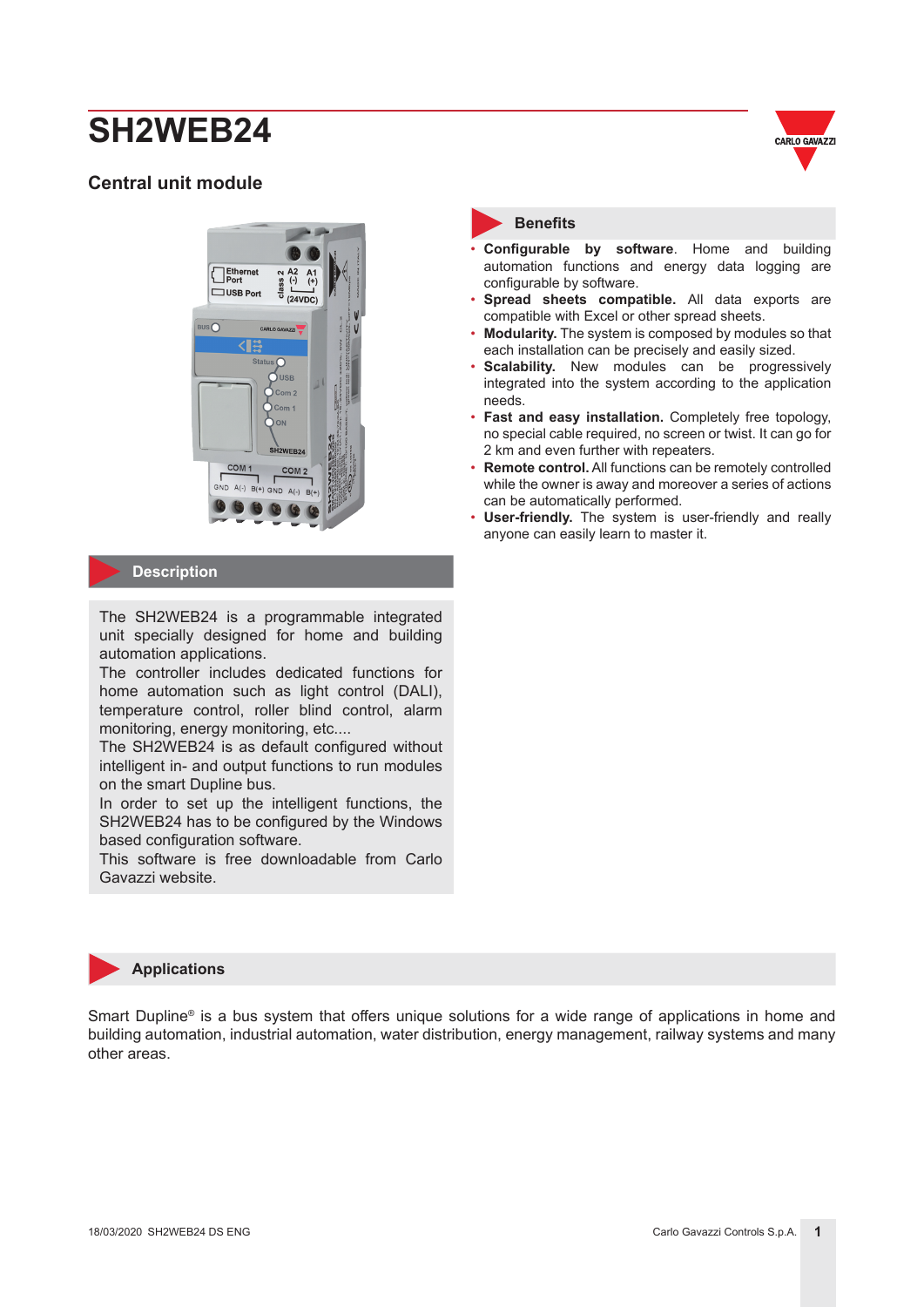

#### **Main features**

- Micro PC with Web-server
- Linux embedded operating system
- Two RS485 communication ports (Modbus)
- One Ethernet port
- Two multi purpose USB 2.0 ports
- Data logging
- Internal data storage up to 30 years in a 4GB memory





| <b>Element</b> | <b>Component</b>                          | <b>Function</b>                                                                                                                                                          |  |  |
|----------------|-------------------------------------------|--------------------------------------------------------------------------------------------------------------------------------------------------------------------------|--|--|
| $\mathbf{A}$   | Ethernet port                             | Displaying the web interface and transmitting data to remote<br>systems via wired connection                                                                             |  |  |
| B              | USB Port (Host function)                  | IP address programming                                                                                                                                                   |  |  |
| $\mathbf{C}$   | Information LED                           | Indicating the following statuses:<br>Local bus connection (BUS)<br>Status (STATUS)<br>USB key (USB)<br>RS485 COM1 port (COM1)<br>RS485 COM2 port (COM2)<br>Module power |  |  |
| D              | Micro SD memory card slot                 | IP address programming                                                                                                                                                   |  |  |
| Е              | Mini-USB port (Device function)           | Connecting a PC to view the web interface if there are connec-<br>tion problems via Ethernet port and permitting backup to PC                                            |  |  |
| F              | RS485 COM1 port terminals                 | Connecting to any Modbus device                                                                                                                                          |  |  |
| G              | RS485 COM2 port terminals                 | Connecting to any Modbus device                                                                                                                                          |  |  |
| н              | Power terminals                           | Powering the module                                                                                                                                                      |  |  |
|                | Local bus port (left side and right side) | Left side: connecting the SH2DSP24. Right side: connecting<br>the SH2MCG24, SH2WBU230N, SH2DUG24.                                                                        |  |  |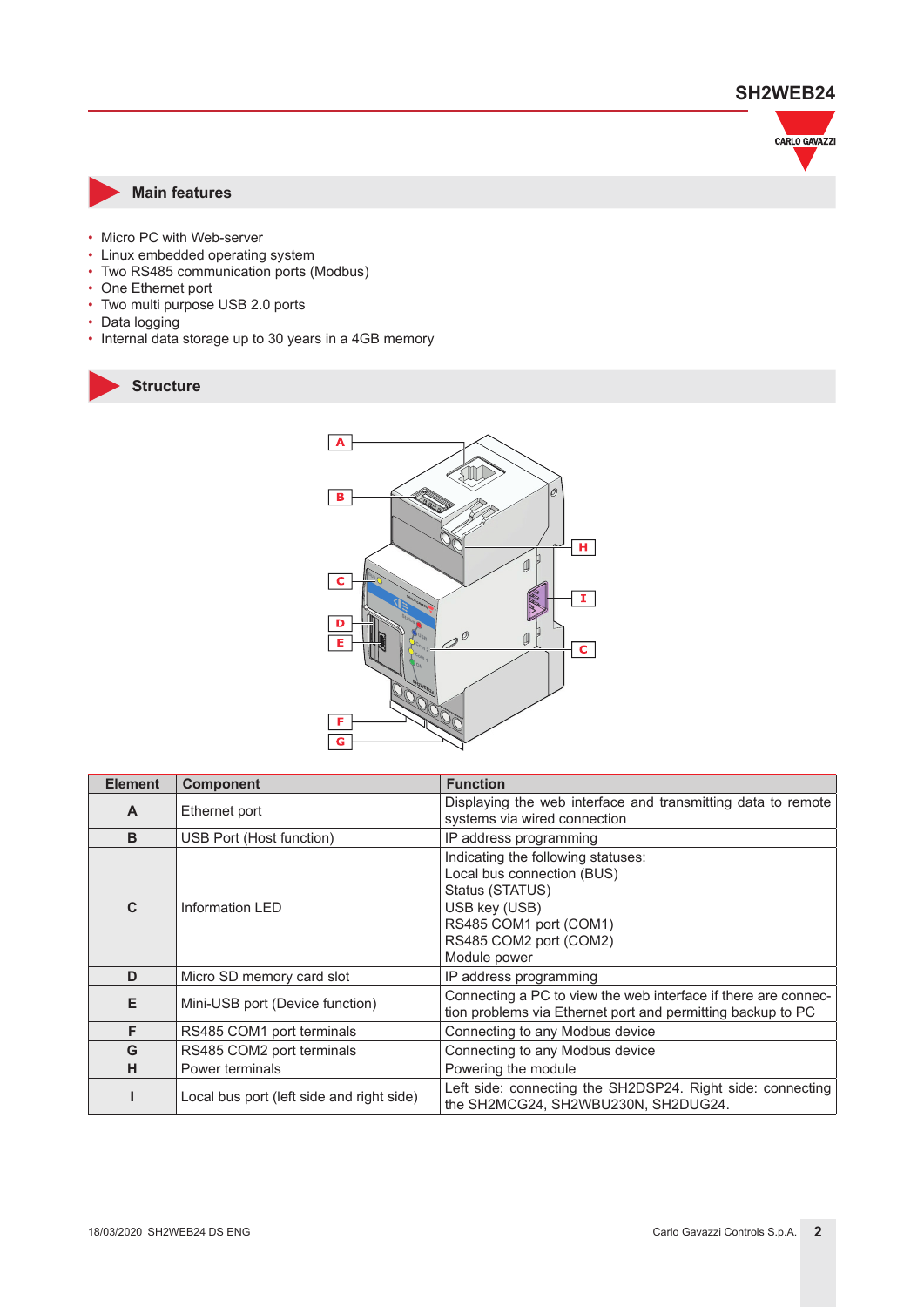

## **Features**



**General**

| <b>Material</b>            | Noryl, self-extinguishing V-0 (UL94)                        |
|----------------------------|-------------------------------------------------------------|
| <b>Dimensions</b>          | 2-DIN module                                                |
| Weight                     | 150 g                                                       |
| <b>Protection grade</b>    | Front: IP40; Screw terminals: IP20                          |
| <b>Dielectric strength</b> | 4000 VAC RMS for 1 minute                                   |
| <b>Rejection (CMRR)</b>    | >65 dB, from 45 to 65 Hz                                    |
| Terminal                   | 12 screw-type; Section: 1.5 mm <sup>2</sup> maximum; Torque |



## **Environmental**

| <b>Operating temperature</b>     | $-20^{\circ}$ to +50°C (-4° to 122°F). |
|----------------------------------|----------------------------------------|
| Storage temperature              | l -30° to +70°C (-22° to +158°F).      |
| <b>Humidity (non-condensing)</b> | 120 to 90% RH                          |

### **Compatibility and conformity**

| <b>Electromagnetic compatibility</b><br>(EMC) - immunity  | EN 61000-6-2             |
|-----------------------------------------------------------|--------------------------|
| <b>Electromagnetic compatibility</b><br>(EMC) - emissions | EN 61000-6-3             |
| <b>Approvals</b>                                          | VL ) us<br><b>\ISTED</b> |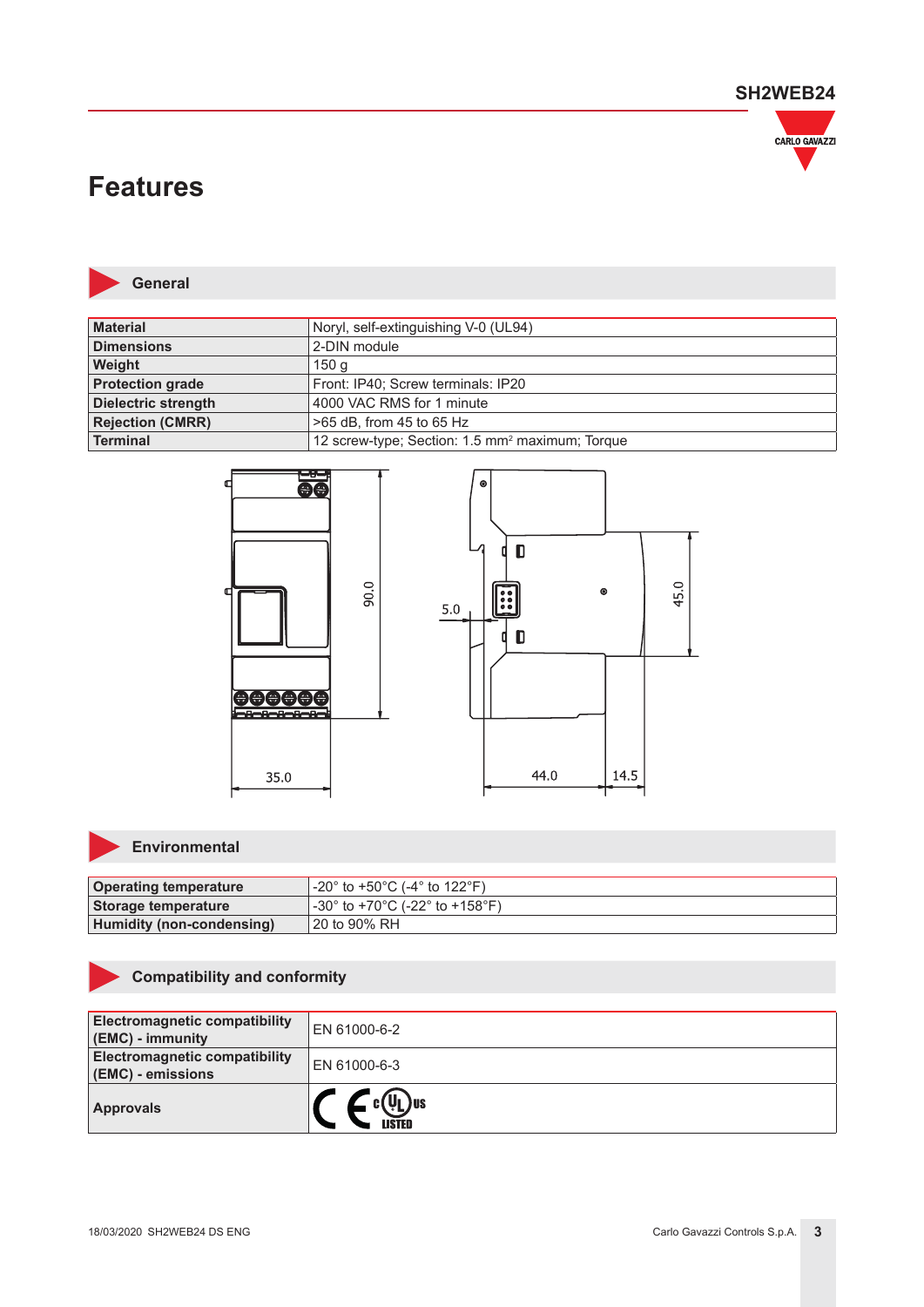![](_page_3_Picture_1.jpeg)

#### **Power Supply**

| <b>Power Supply</b>                    | Overvoltage cat. II (IEC 60664-1, par. 4.3.3.2);<br>Rated operational voltage: 15 to 24 VDC ± 20% |
|----------------------------------------|---------------------------------------------------------------------------------------------------|
| <b>Rated operational power</b>         | .5 W                                                                                              |
| <b>Protection for reverse polarity</b> | <b>Yes</b>                                                                                        |
| <b>Connection</b>                      | $A1 (+)$ and A2 $(-)$                                                                             |

## **Inputs/outputs insulation**

| Type of input/<br>output | DC power<br>supply | <b>RS485</b><br>COM <sub>1</sub> | <b>RS485</b><br>COM <sub>2</sub> | <b>Ethernet</b>          | <b>USB port</b><br>"H" | <b>USB port</b><br>"ח"   | SH2UMMF124<br>and<br>SH2DSP24 |
|--------------------------|--------------------|----------------------------------|----------------------------------|--------------------------|------------------------|--------------------------|-------------------------------|
| DC power<br>supply       |                    | $2$ kV                           | $2$ kV                           | $0.5$ kV                 | $0$ kV                 | $0$ kV                   | $0$ kV                        |
| <b>RS485 COM1</b>        | $2$ kV             | $\overline{\phantom{a}}$         | $0.5$ kV                         | $2$ kV                   | $2$ kV                 | $2$ kV                   | $2$ kV                        |
| <b>RS485 COM2</b>        | $2$ kV             | $0.5$ kV                         | $\overline{\phantom{a}}$         | $2$ kV                   | $2$ kV                 | $2$ kV                   | $2$ kV                        |
| <b>Ethernet</b>          | $0.5$ kV           | $2$ kV                           | $2$ kV                           | $\overline{\phantom{a}}$ | $0.5$ kV               | $0.5$ kV                 | $0.5$ kV                      |
| USB port "H"             | $0$ kV             | $2$ kV                           | $2$ kV                           | $0.5$ kV                 |                        | $0$ kV                   | $0$ kV                        |
| USB port "D"             | $0$ kV             | $2$ kV                           | $2$ kV                           | $0.5$ kV                 | $0$ kV                 | $\overline{\phantom{a}}$ | $0$ kV                        |
| SH2DSP24                 | $0$ kV             | $2$ kV                           | $2$ kV                           | $0.5$ kV                 | $0$ kV                 | $0$ kV                   |                               |

• **0kV**: inputs / outputs are not insulated.

• 2kVrms: EN61010-1, IEC60664-1 - over-voltage category III, pollution degree 2, double insulation on systems with max. 300Vrms to ground.

• **0.5kVrms**: the insulation is functional type Mounting.

#### **Main hardware characteristics**

| Memory                        | • Flash (data): $4$ GB<br>• RAM 128 MB (internal)<br>. File system: external micro SD or USB memory stick only: FAT32 (VFAT). Up to 2 GB<br>in case of micro SD type and from 4 to 16 GB in case of micro SDHC type (removable),<br>industrial type (-25°C to 85° suggested) |
|-------------------------------|------------------------------------------------------------------------------------------------------------------------------------------------------------------------------------------------------------------------------------------------------------------------------|
| <b>Communication ports</b>    | <b>RS485: 2 ports</b><br>Ethernet: 1 port, for Internet/LAN connection                                                                                                                                                                                                       |
| <b>Auxiliary bus (HS BUS)</b> | Right side: compatible with SH2MCG24, SH2WBU230x and SH2DUG24 units                                                                                                                                                                                                          |
| <b>USB ports</b>              | • 1, "B" device function<br>1, "E" host function                                                                                                                                                                                                                             |

![](_page_3_Picture_11.jpeg)

| <b>Bus type</b>   | RS485 high speed bus                                                                                                                                 |
|-------------------|------------------------------------------------------------------------------------------------------------------------------------------------------|
| ∣ Function        | Connection to master channel generator module (SH2MCG24, SH2WBU230x and SH-<br>2DUG24)                                                               |
| Number of slave   | Maximum 7                                                                                                                                            |
| <b>Connection</b> | By local bus on the right side<br>Note: All the SH2MCG24, SH2WBU230x and SH2DUG24 modules have to be connected on<br>the right side of the SH2WEB24. |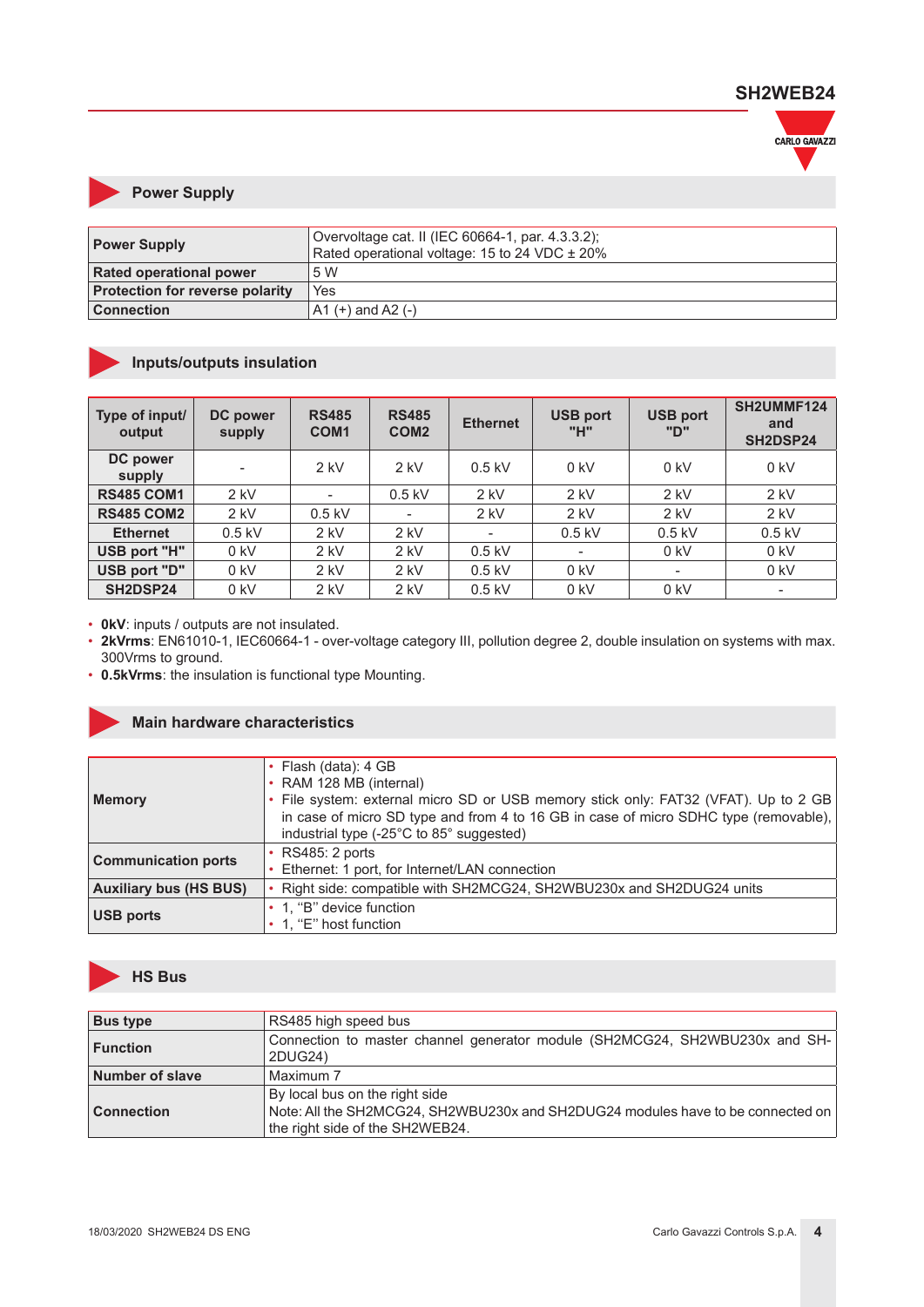![](_page_4_Picture_1.jpeg)

## **Auxiliary Internal Bus**

| $\blacksquare$ Function | Connection to SH2UMMF124 and SH2DSP24 modules                                                                   |
|-------------------------|-----------------------------------------------------------------------------------------------------------------|
| Number of slave         | Maximum 1                                                                                                       |
| <b>Connection</b>       | By local bus on the left side<br>Note: On this bus only one GSM module SH2UMMF124 or SH2DSP24 can be connected. |

#### **Main functions**

| Configuration                            | The configuration and the programming of SH2WEB24 and all other modules connected to<br>either the same local bus or to the managed RS485 ports can be carried out using the Sx<br>configuration software. For the installation of the configuration, please refer to the Sx tool<br>software manual.                                                                                                                                                                                                                                                                                                                                                                                                                                                                                                                                                                                                                                                                                                                                                                                                                                                                             |
|------------------------------------------|-----------------------------------------------------------------------------------------------------------------------------------------------------------------------------------------------------------------------------------------------------------------------------------------------------------------------------------------------------------------------------------------------------------------------------------------------------------------------------------------------------------------------------------------------------------------------------------------------------------------------------------------------------------------------------------------------------------------------------------------------------------------------------------------------------------------------------------------------------------------------------------------------------------------------------------------------------------------------------------------------------------------------------------------------------------------------------------------------------------------------------------------------------------------------------------|
| <b>Clock</b>                             | • Functions: universal clock and calendar with automatic synchronisation enabling through<br>internet connection.<br>• Battery life: 10 years.                                                                                                                                                                                                                                                                                                                                                                                                                                                                                                                                                                                                                                                                                                                                                                                                                                                                                                                                                                                                                                    |
| <b>Event management and</b><br>messaging | • E-mails configuration: setting of recipient addresses and relevant subject, sender address,<br>sender name, SMTP server, username of SMTP server and password of SMTP server.<br>• Actions: the user can program according to which events the emails and relevant<br>attachments have to be sent.<br>· SMS configuration: setting of phone numbers: - events; - commands; - information on<br>request.                                                                                                                                                                                                                                                                                                                                                                                                                                                                                                                                                                                                                                                                                                                                                                         |
| Logging                                  | • Data: the data are accessible and downloadable using Ethernet communication port.<br>• Function description: all the variables gathered from both dupline modules and Modbus<br>modules are stored individually into the internal memory.<br>• Stored data type: variables: V, A, W, kWh, temperatures, light levels, wind speed, humidity,<br>in general all the analogue values collected from the smart Dupline modules.<br>• Storage interval: selectable from 1 minute to 24 hours.<br>• Sampling management: the sample stored within the selected time interval results from<br>the continuous average calculation of the measured values. The average is calculated<br>with an interval within two following measurements of approx. 2s.<br>• Storage duration: before overwriting: depending on the storage interval.<br>• Number of variables: see "Stored set of variables."<br>• Data format: variables, date (dd:mm:yy) and time (hh:mm:ss).<br>• Events: the data are accessible and downloadable using Ethernet communication port:<br>see "Memory Management" table.<br>• Function description: all the events gathered from the smart Dupline functions can be |
|                                          | stored individually into the internal memory.<br>• Number of events: till memory is full.<br>• Data reset: the reset can be carried out through the proper command in the Sx tool.<br>• Data format: event, date (dd:mm:yy) and time (hh:mm:ss).                                                                                                                                                                                                                                                                                                                                                                                                                                                                                                                                                                                                                                                                                                                                                                                                                                                                                                                                  |
| <b>Memory</b>                            | Total available memory for database and events: 1.8 GB.<br>Yearly grouped data: 6.0Mb.<br>Single row: 150 bytes.<br>Notes:<br>When the 1.8 GB limit is reached, the 5% of the oldest data are deleted to provide the space<br>for new data.<br>The memory used data are relevant to the internal memory only.                                                                                                                                                                                                                                                                                                                                                                                                                                                                                                                                                                                                                                                                                                                                                                                                                                                                     |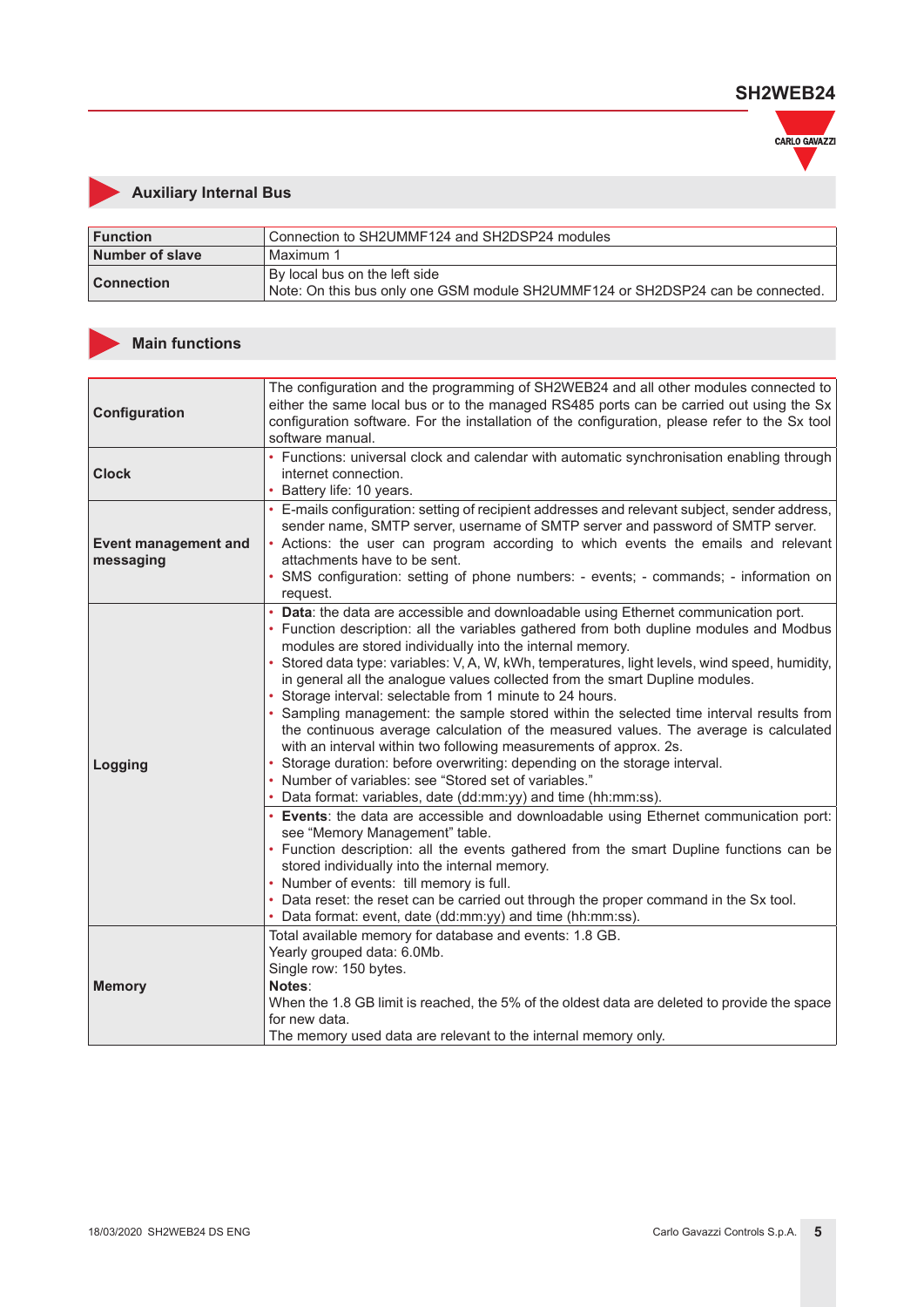![](_page_5_Picture_1.jpeg)

## **Ports**

![](_page_5_Picture_3.jpeg)

**Ethernet**

| <b>Rated inputs</b>     | <b>HTTP</b>                                                                                       |
|-------------------------|---------------------------------------------------------------------------------------------------|
| <b>IP</b> configuration | Static IP/Netmask/Default gateway, DHCP                                                           |
| <b>DNS</b>              | Primary and secondary DNS as a static or dynamic management (using DHCP server if<br>configured). |
| <b>WEB</b> server       | Port: 80; N. of connections: 3                                                                    |
| <b>TOOL</b>             | N. of connections: 1                                                                              |
| <b>MODBUS TCP/IP</b>    | N. of connections: 5                                                                              |
| <b>Connections</b>      | RJ45 10/100 BaseTX; Max. distance: 100m                                                           |
| Insulation              | See "Insulation between inputs and outputs" table                                                 |

![](_page_5_Picture_6.jpeg)

| <b>Number of ports</b>         | 2                                                                        |
|--------------------------------|--------------------------------------------------------------------------|
| <b>Purpose</b>                 | COM1: Modbus slave/up to 64 generic modbus devices                       |
|                                | COM2: up to 64 generic modbus devices                                    |
| <b>Connections</b>             | 2-wire. Max. distance 600 m                                              |
| <b>Addresses</b>               | 247                                                                      |
| <b>Protocol</b>                | <b>MODBUS</b>                                                            |
| Data (bidirectional)           | All data                                                                 |
| Data format                    | Selectable: 1 start bit, 7/8 data bit, no/odd/even/ parity, 1/2 stop bit |
| <b>Baud-rate</b>               | Selectable: 9600, 19200, 38400, 115200, bits/s                           |
| <b>Driver input capability</b> | 1/8 unit load                                                            |
|                                | Up to 256 nodes on a network                                             |
| <b>Insulation</b>              | See the table "Insulation between inputs and outputs"                    |

![](_page_5_Picture_8.jpeg)

| <b>Type</b>                          | High speed 2.0                                                                                                                                                                                                                                                  |
|--------------------------------------|-----------------------------------------------------------------------------------------------------------------------------------------------------------------------------------------------------------------------------------------------------------------|
| <b>Connections</b>                   | "A" type as "Host" function on the top of the housing. "Mini A" type as "Device" function on<br>the front of the housing protected by front cover.                                                                                                              |
| <b>Host function (USB)</b>           | Available on the "B" USB port only.                                                                                                                                                                                                                             |
| <b>Device function (mini</b><br>USB) | Available on the "E" USB port only, can be connected to a PC to perform the following func-<br>tions: service port for firmware upgrading.<br>Note: both USB and mini USB ports are working in parallel, so relevant port functions can<br>work simultaneously. |
| <b>Working type</b>                  | Hot swap                                                                                                                                                                                                                                                        |
| <b>Communication speed</b>           | 60MB/s (480Mbits/s)                                                                                                                                                                                                                                             |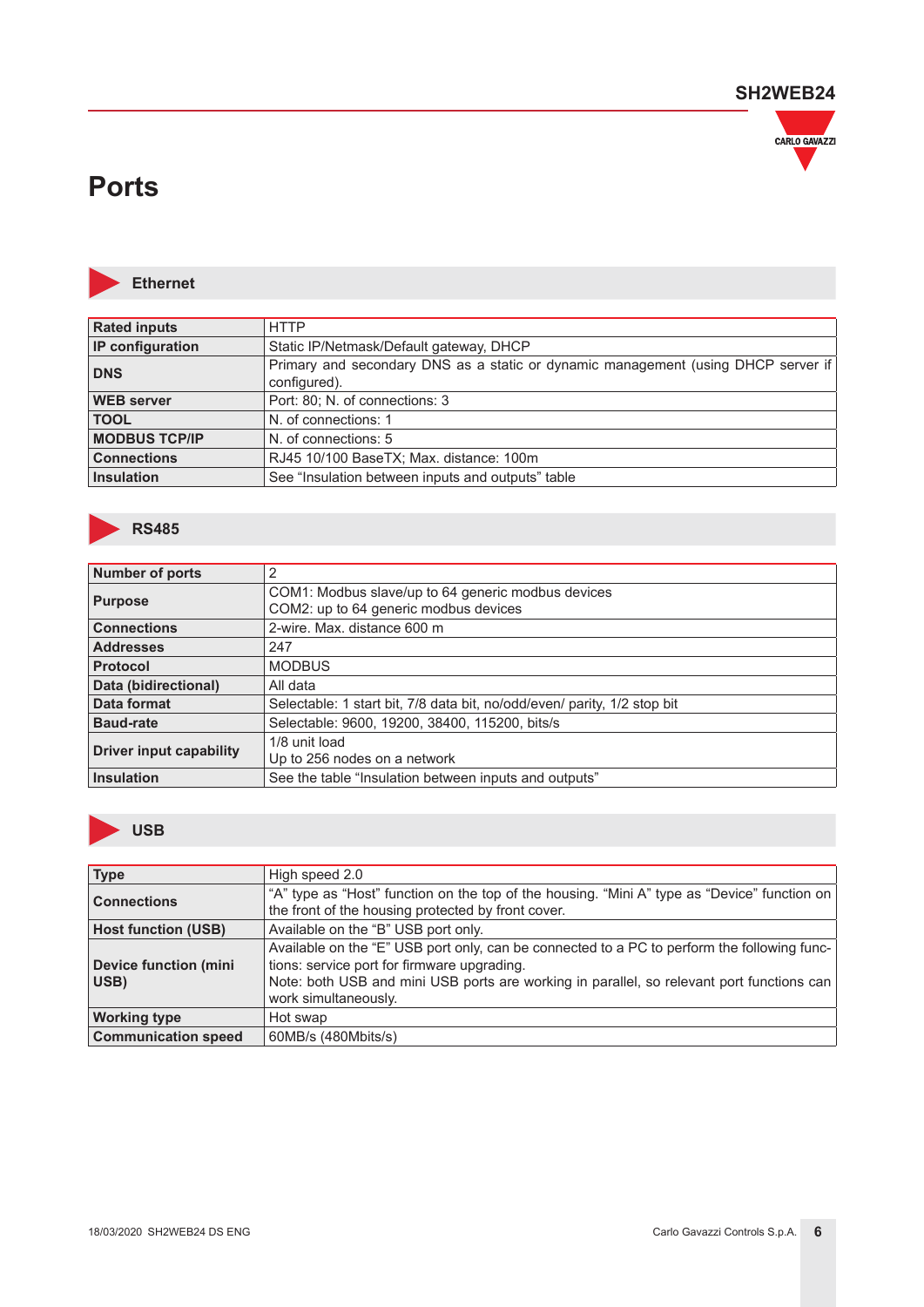![](_page_6_Picture_1.jpeg)

## **Micro SD slot**

| Type            | Industrial (from -25 to +85 $^{\circ}$ C / -13 to + 185 $^{\circ}$ F) |  |
|-----------------|-----------------------------------------------------------------------|--|
| <b>Capacity</b> | SD: up to 2 GB<br>  SDHC: 4–16 GB                                     |  |
| <b>Function</b> | IP address programming                                                |  |

#### **Mini-USB**

| <b>Type</b>             | High speed USB 2.0 - mini                                                             |  |  |
|-------------------------|---------------------------------------------------------------------------------------|--|--|
| <b>Mode</b>             | Hot swap                                                                              |  |  |
| Speed                   | 60 MB/s                                                                               |  |  |
| ∣ Function              | • Accessing the web interface without Ethernet connection*                            |  |  |
|                         | • Configuring the system, updating firmware, and downloading measured data and events |  |  |
| <b>Condition of use</b> | Can be used in parallel with USB port.                                                |  |  |

Note\*: this requires a specific driver be installed in the PC. The driver is downloadable from Carlo Gavazzi website.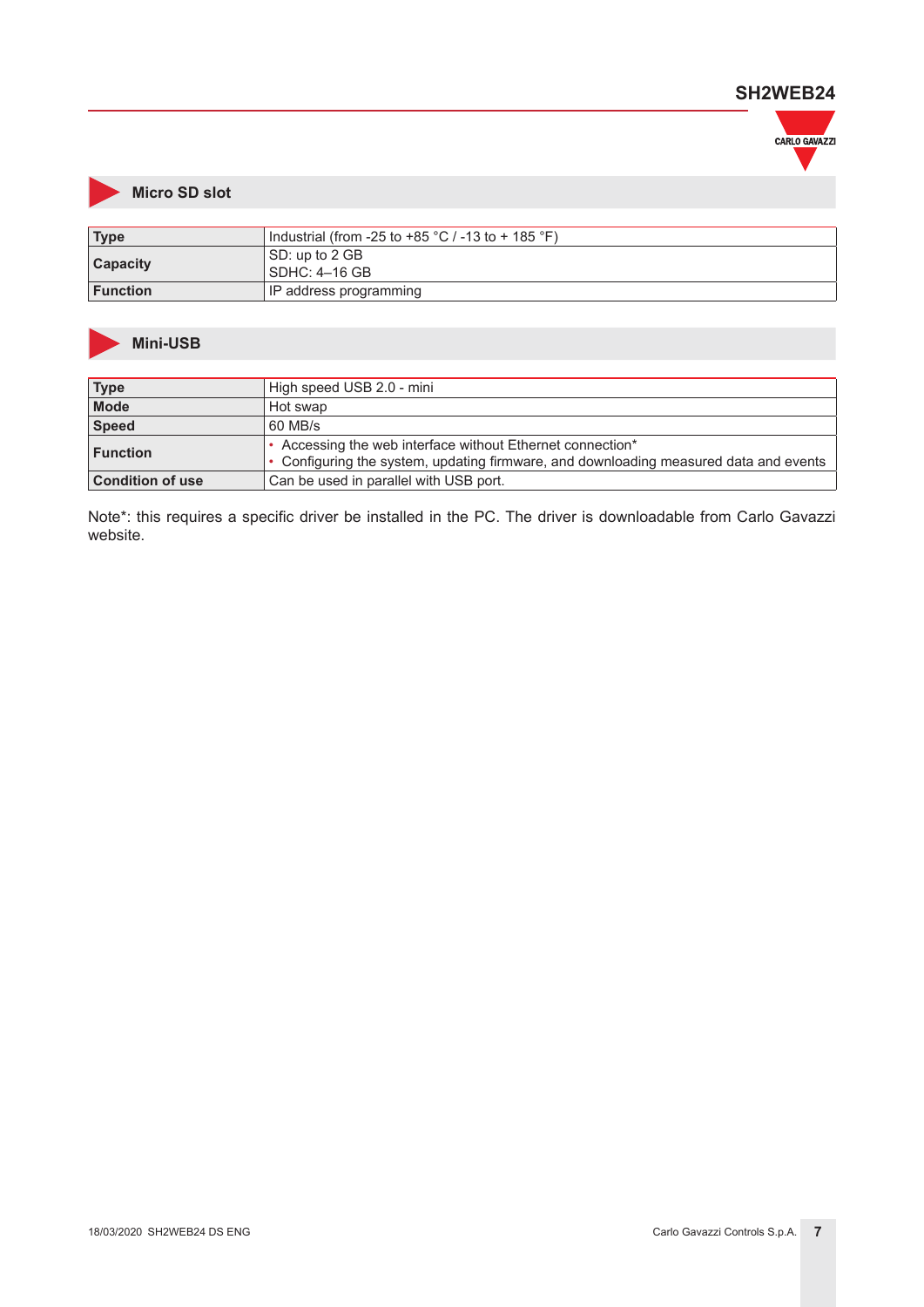![](_page_7_Picture_1.jpeg)

## **Communication protocols**

![](_page_7_Picture_3.jpeg)

#### **Introduction**

The Sx2WEB module collects data from the field, it process collected data and communicates to remote systems. Different TCP/IP based communication protocols can be used. All protocols are supported by wired and wireless connection and managed on both local network (LAN) and remote one (WAN).

![](_page_7_Picture_6.jpeg)

#### **Protocol overview**

| <b>Protocol</b>           | Type     | <b>Transmission mode</b><br>from Sx2WEB | <b>Data</b> |
|---------------------------|----------|-----------------------------------------|-------------|
| <b>HTTP (web browser)</b> | Standard | Pull                                    | All         |
| <b>FTP</b>                | Standard | Push                                    | Αll         |
| <b>Modbus TCP/IP</b>      | Standard | Pull                                    | Αll         |

#### **Inbound TCP/IP communication**

| <b>TCP/IP port number</b> | <b>TCP/IP port description</b> | <b>Purpose</b>                                      |
|---------------------------|--------------------------------|-----------------------------------------------------|
| 80/443                    | HTTP/HTTPS                     | l Access to the internal web-server                 |
| 52325                     | <b>SSH</b>                     | Remote service (reserved to support)<br>(personnel) |

#### **Outbound TCP/IP communication**

| <b>TCP/IP port number</b> | <b>TCP/IP port description</b> | <b>Purpose</b>                                       |
|---------------------------|--------------------------------|------------------------------------------------------|
| 23                        | <b>DNS</b>                     | Domain name resolution                               |
| 37                        | <b>NTP</b>                     | Network time services access                         |
| 21 (selectable)           | <b>FTP</b>                     | Data upload to FTP server (csv, xlsx,  <br>xml file) |
| 25 (selectable)           | <b>SMTP</b>                    | Email message dispatching                            |

![](_page_7_Picture_13.jpeg)

### **Modbus TCP communication**

| <b>TCP/IP port number</b> | TCP/IP port description | <b>Purpose</b>                 |
|---------------------------|-------------------------|--------------------------------|
| 502 (selectable)          | Modbus (TCP)            | Modbus TCP data communication: |
|                           |                         | I both master and slave        |

#### **Connection to the configuration tool**

| <b>TCP/IP port number</b> | <b>Purpose</b>                                                                                                                                                                                                        |
|---------------------------|-----------------------------------------------------------------------------------------------------------------------------------------------------------------------------------------------------------------------|
|                           | Connection to the configuration software<br>$10000/10001/10002/80/48007/52325$ First connection: the Sx2WEB is by default programmed as DHCP client.<br>It has, anyway, a fixed secondary IP address: 192.168.253.254 |